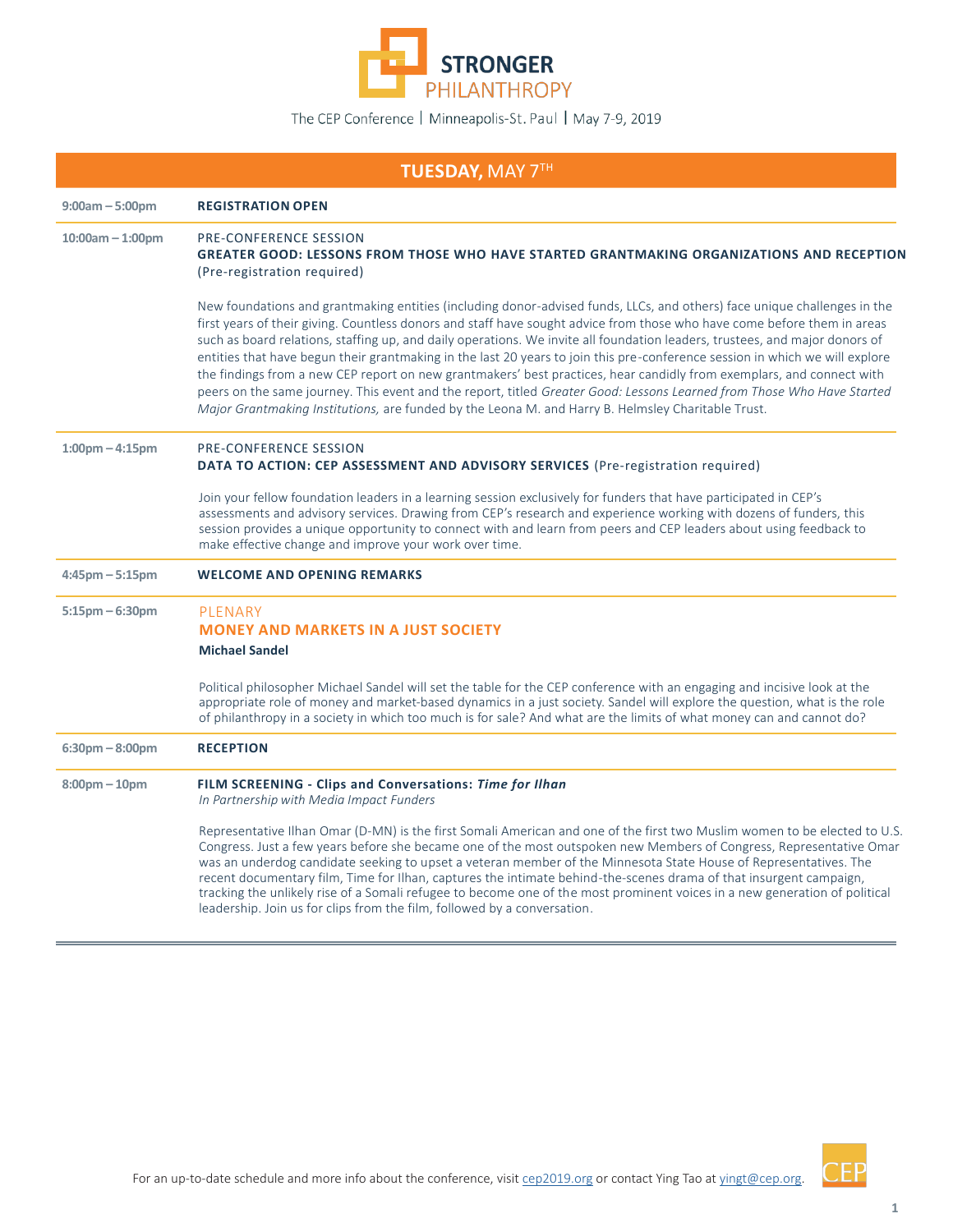

| <b>WEDNESDAY, MAY 8TH</b>         |                                                                                                                                                                                                                                                                                                                                                                                                                                                                                                                                                                                                                                                                                           |  |
|-----------------------------------|-------------------------------------------------------------------------------------------------------------------------------------------------------------------------------------------------------------------------------------------------------------------------------------------------------------------------------------------------------------------------------------------------------------------------------------------------------------------------------------------------------------------------------------------------------------------------------------------------------------------------------------------------------------------------------------------|--|
| $8:00am - 9:00am$                 | <b>BREAKFAST AND REGISTRATION</b>                                                                                                                                                                                                                                                                                                                                                                                                                                                                                                                                                                                                                                                         |  |
| $9:15$ am - 9:30am                | <b>MORNING KICKOFF</b>                                                                                                                                                                                                                                                                                                                                                                                                                                                                                                                                                                                                                                                                    |  |
| $9:30$ am - 11:00am               | PLENARY<br><b>PHILANTHROPY AND POLICY: UNDUE INFLUENCE OR CRUCIAL STRATEGIC LEVER?</b><br>Ellie Buteau, Kevin Bolduc                                                                                                                                                                                                                                                                                                                                                                                                                                                                                                                                                                      |  |
|                                   | Forthcoming research from CEP will explore how funders approach the question of influencing policy at the national,<br>local, and regional levels. When and how should funders influence policy? When do funders' actions strengthen<br>democracy and when might they undermine it? What should be the guiding principles for funders as they consider the<br>role of policy influence in their strategies? CEP's research and a panel of philanthropic leaders will consider these<br>questions.                                                                                                                                                                                         |  |
| $11:00$ am - 11:30am              | <b>BREAK (Sponsored by McKnight Foundation)</b>                                                                                                                                                                                                                                                                                                                                                                                                                                                                                                                                                                                                                                           |  |
| $11:30am - 12:30pm$               | <b>LUNCH</b>                                                                                                                                                                                                                                                                                                                                                                                                                                                                                                                                                                                                                                                                              |  |
| $12:45$ pm $- 2:15$ pm            | PLENARY<br><b>PHILANTHROPY'S ROLE IN MOVING BEYOND POLITICAL DIVISIONS</b><br>John Inazu                                                                                                                                                                                                                                                                                                                                                                                                                                                                                                                                                                                                  |  |
|                                   | Political polarization and division seem to be deepening in the United States. While America has always valued pluralism,<br>American society continues to face structural challenges in dealing with deeply different viewpoints, values, and<br>perspectives among its citizens. This plenary will explore the roots of $-$ and solutions to $-$ deep division, the implications<br>for philanthropy, and examples in which funders have worked across differences in pursuit of shared goals. Questions to be<br>explored include: What is the role of philanthropy in bridging divides? How does political division impede the pursuit of<br>philanthropic goals? What is to be done? |  |
| 2:15pm-2:45pm                     | <b>REFRESHMENT BREAK (Sponsored by Walton Family Foundation)</b>                                                                                                                                                                                                                                                                                                                                                                                                                                                                                                                                                                                                                          |  |
| $2:45$ pm $-4:00$ pm              | <b>BREAKOUT SESSIONS I-CHOOSE ONE</b>                                                                                                                                                                                                                                                                                                                                                                                                                                                                                                                                                                                                                                                     |  |
|                                   | EVALUATING SOCIAL CHANGE<br>FOUNDATIONS AND POLICY LEADERSHIP<br>WHY INTERMEDIARIES?<br>STRENGTHENING GRANTEES: WHAT FUNDERS CAN DO<br>BRIDGING THE URBAN/RURAL DIVIDE<br>CAN FUNDER COLLABORATION DRIVE GREATER VALUE?<br>PODCASTING AND PHILANTHROPY                                                                                                                                                                                                                                                                                                                                                                                                                                    |  |
| $4:00 \text{pm} - 4:15 \text{pm}$ | <b>BREAK</b>                                                                                                                                                                                                                                                                                                                                                                                                                                                                                                                                                                                                                                                                              |  |
| $4:15$ pm $-5:30$ pm              | <b>BREAKOUT SESSIONS II - CHOOSE ONE</b>                                                                                                                                                                                                                                                                                                                                                                                                                                                                                                                                                                                                                                                  |  |
|                                   | ASPIRATION GAP: NONPROFITS, DIVERSITY, AND THE ROLE OF PHILANTHROPY<br>BETTER ANGELS: BRIDGING OUR PARTISAN DIVIDE<br>WHY CYBERSECURITY IS PHILANTHROPY'S PROBLEM<br>MAKING EVERY DOLLAR COUNT: IMPACT INVESTING (Sponsored by McKnight Foundation)<br>UNLEASHING THE POWER OF BENEFICIARY FEEDBACK LOOPS<br>LEVERAGING RESOURCES FOR LOCAL GOOD: COMMUNITY FOUNDATIONS AS IMPORTANT-ON-THE-GROUND PARTNERS<br>FINDING PURPOSE AND RELEVANCE IN TIMES OF TRANSITION                                                                                                                                                                                                                       |  |

CEP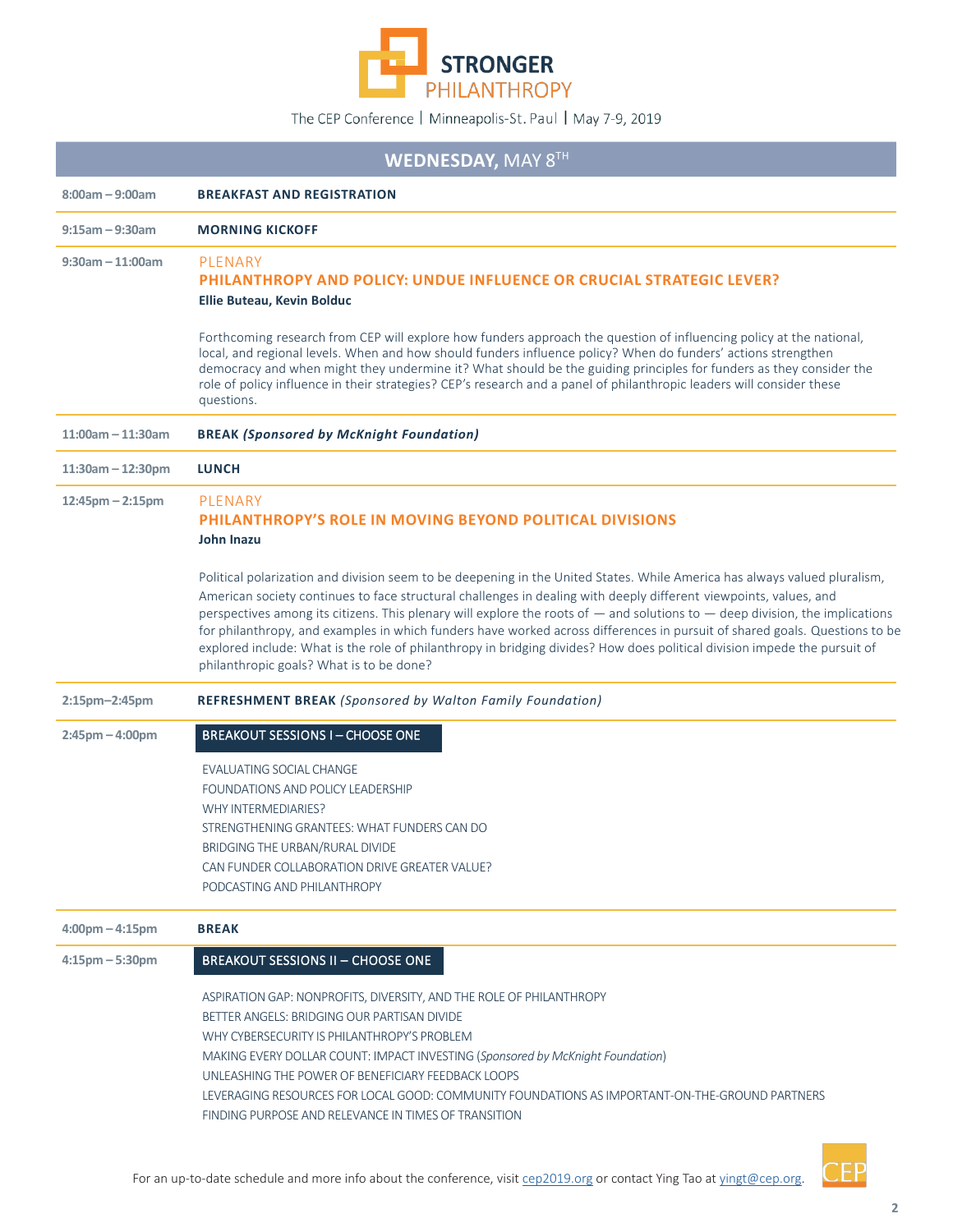

| $5:30 \text{pm} - 6:00 \text{pm}$ | <b>BREAK</b>                                                                                                                                                                                                                                                                                                                                                                                                                                                                                                                                                                                                                                                                 |
|-----------------------------------|------------------------------------------------------------------------------------------------------------------------------------------------------------------------------------------------------------------------------------------------------------------------------------------------------------------------------------------------------------------------------------------------------------------------------------------------------------------------------------------------------------------------------------------------------------------------------------------------------------------------------------------------------------------------------|
| $5:30 \text{pm} - 6:15 \text{pm}$ | <b>GIVING DONE RIGHT: BOOK PARTY</b>                                                                                                                                                                                                                                                                                                                                                                                                                                                                                                                                                                                                                                         |
|                                   | Join us in celebrating the release of Giving Done Right: Effective Philanthropy and Making Every Dollar Count by Center<br>for Effective Philanthropy (CEP) President Phil Buchanan. Phil will be available to sign books.                                                                                                                                                                                                                                                                                                                                                                                                                                                   |
| $6:00 \text{pm} - 7:00 \text{pm}$ | <b>EVENING RECEPTION</b>                                                                                                                                                                                                                                                                                                                                                                                                                                                                                                                                                                                                                                                     |
| $7:00 \text{pm} - 9:00 \text{pm}$ | PLENARY<br>DINNER AND PLENARY: COLOR COMMENTARY<br><b>Nancy Giles</b>                                                                                                                                                                                                                                                                                                                                                                                                                                                                                                                                                                                                        |
|                                   | Nancy Giles tells true tales from her "black experience," then and now. And she wonders: will we ever have that "conversation"<br>about race" (as if one conversation will do it), or is it safer to have yet another conversation about having a conversation about<br>race? Among her thoughts: does anyone ever refer to "the white community?" Why are my people the only ethnic group to<br>dance to the rhythm of a self-hating racial epithet? Are there actual black women who aren't strong and sassy, but neurotic and<br>even unsure of themselves? Can soundtrack music be bigoted? And what about hair? Giles wants to talk and listen — and talk<br>some more. |